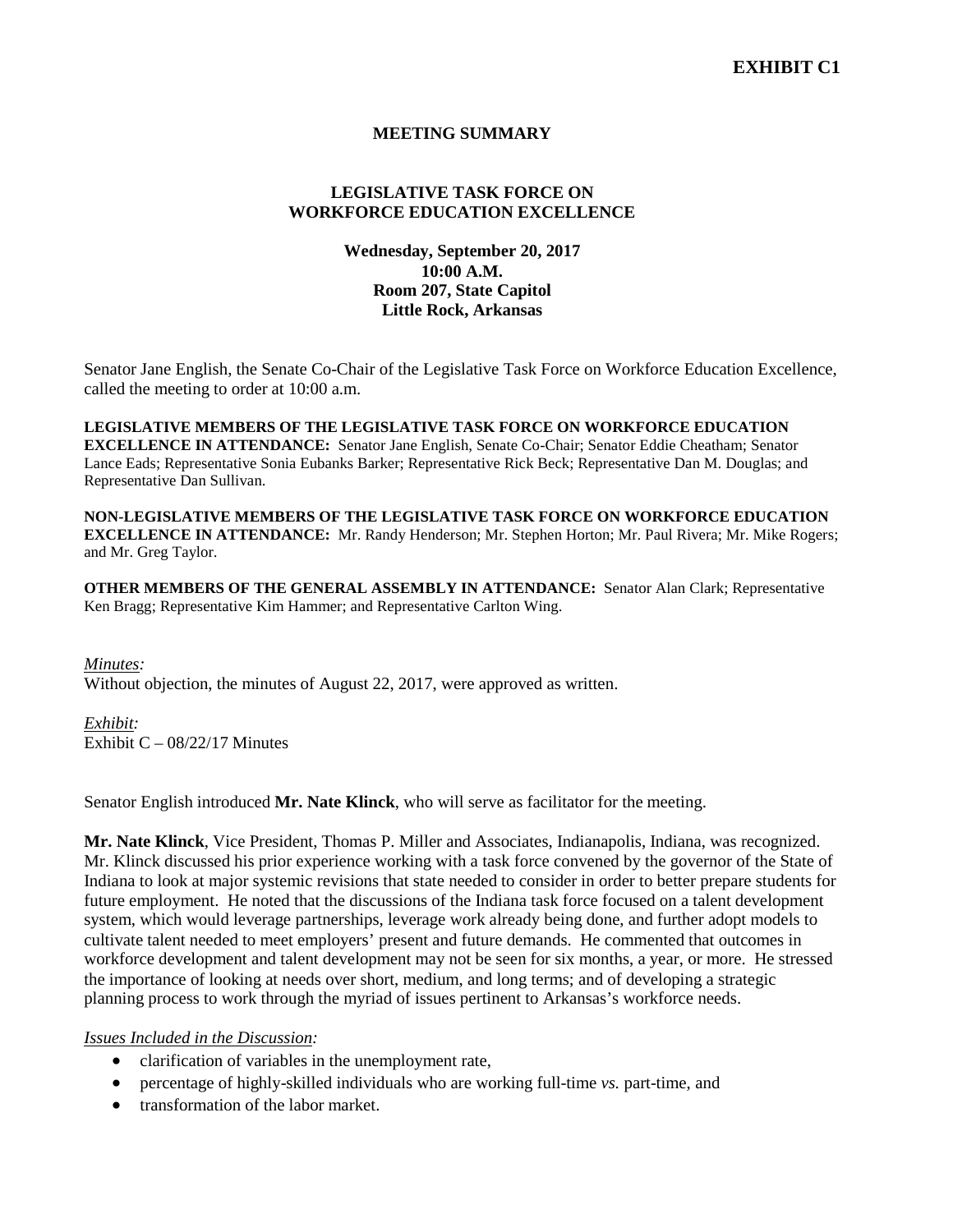Overview of Workforce Dynamics in Arkansas

### *Presenter:*

**Dr. Michael R. Pakko**, Chief Economist and State Economic Forecaster, Arkansas Economic Development Institute (AEDI), University of Arkansas at Little Rock, was recognized. Dr. Pakko prepared four (4) reports for Committee members: 1) *Educational Attainment: Arkansas and its Neighbors*, 2) *Arkansas Post-Secondary Educational Programs,* 3) *Unemployment by Occupation--All Occupations in Arkansas,* and 4) *Arkansas-Statewide Long-Term Industry and Occupational Projections, 2014-2024*. Dr. Pakko, utilizing a PowerPoint presentation, *Educational Attainment and Occupational Growth in Arkansas*, summarized the major points of each of the four reports.

### *Contributors to the Discussion:*

**Mr. Rob Marek**, Employment Assistance*,* Arkansas Department of Workforce Services

**Ms. Shirley J. Johnson**, Research Project Analyst, Labor Market Information Section, Arkansas Department of Workforce Services

# *Issues Included in the Discussion:*

- $\bullet$  basis for changing trends in job growth,
- \* correlation between goods producing jobs and service sector jobs,
- $\div$  figuring attrition and retirement into projections,
- necessity for having some on-the-job training,
- $\cdot \cdot$  necessity for employees to have basic jobs skills,
- $\cdot$  training to monitor the machines that create materials,
- $\div$  front-ending the necessary skills,
- \* gaps that exist between skills and education needed for key jobs,
- $\div$  job sourcing,
- $\cdot$  starting level at which to develop skills/talent,
- $\cdot \cdot$  necessary critical skills, other than soft skills, for employees to have,
- $\triangleleft$  technical skills around which there are significant gaps,
- $\cdot$  understanding how to put things together with precision in the working process,
- $\div$  building partnerships,
- $\bullet$  people with skills who are not in the workforce,
- who has the responsibility for addressing the gaps in educating employees for the workforce,
- $\triangle$  ten attributes important for skilled employees to have,
- $\div$  exposing students to real workplaces,
- $\div$  key industries on which to focus resources and efforts,
- "accelerated operator course," and
- preparing students to make the best decisions, and concept of "career pathways."

### *PowerPoint Presentation:*

AEDI Educational Attainment and Occupational Growth in Arkansas

### *Handouts:*

AEDI Arkansas Post-Secondary Educational Programs

AEDI Arkansas Statewide Long-Term Industry and Occupational Projections, 2014-2024

AEDI Educational Attainment and Occupational Growth in Arkansas

AEDI Educational Attainment: Arkansas and its Neighbors

AEDI Unemployment by Occupation – All Occupations in Arkansas

Initial Discussion of Significant Systemic Challenges and Opportunities

*Presenter:*

**Mr. Nate Klinck**, Vice President, Thomas P. Miller and Associates, Indianapolis, Indiana, was recognized.